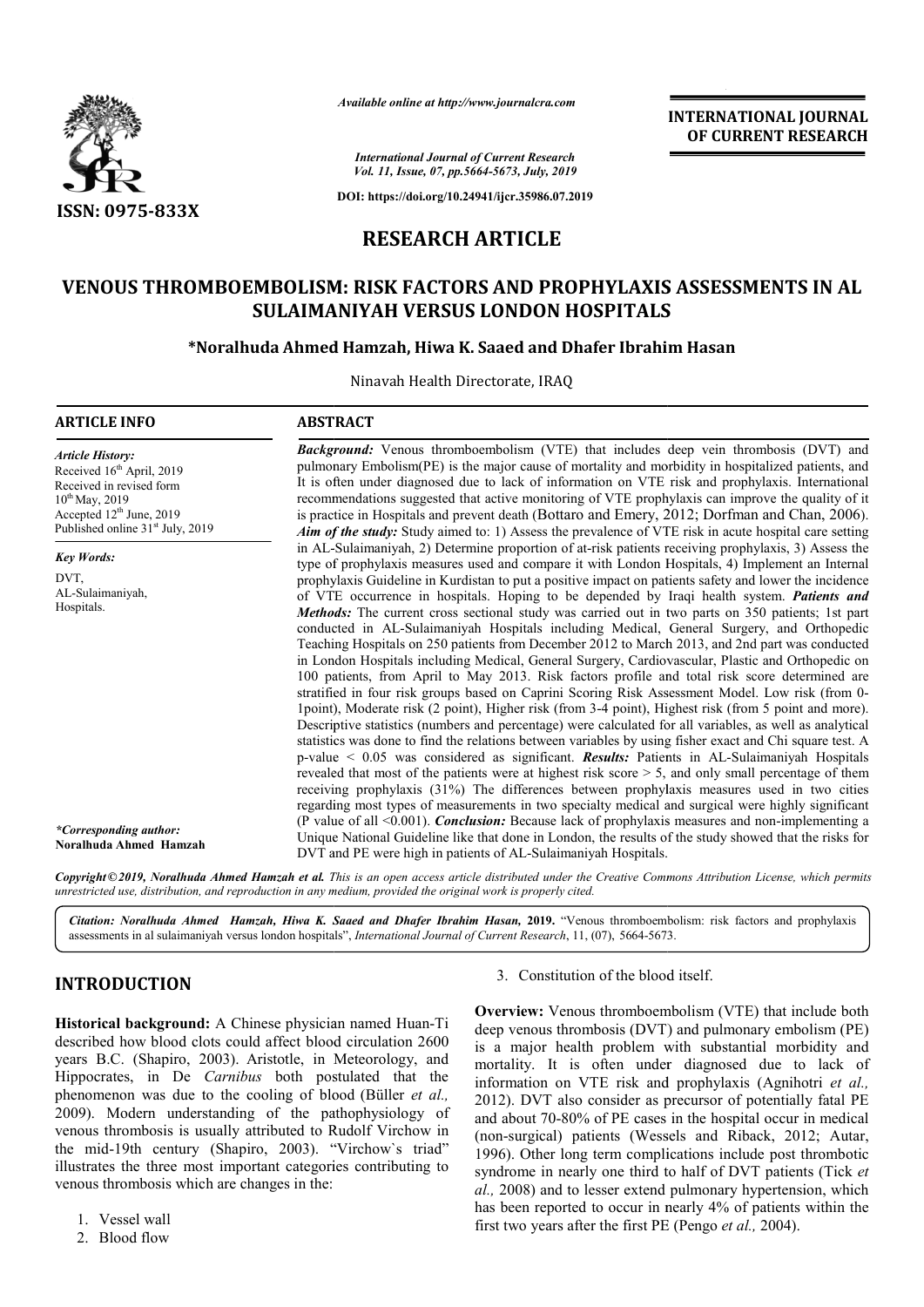**Incidence**: DVT is a silent killer (Autar, 1996). It is a serious threat to recovery from surgery and the third most common vascular disease, after ischemic heart disease and stroke. The incidence of hospital-acquired DVT based on objective diagnostic screening is 10–40% among medical or general surgical patients (Dorfman and Chan, 2006), and 40–60% among patients who have undergone major orthopedic surgery such as total knee replacement (TKR), total hip replacement (THR), and hip fracture surgery (Anderson *et al.,* 1991) and 52% among Patients in acute hospital care globally (Wessels *et al.,* 2012). One of the dominant characteristics of this disease is that for every symptomatic pulmonary embolism diagnosed, there are 2.5 cases of VTE that we are not able to identify. Moreover, 40 to 60% of the deaths from VTE occurs in patients whom lacked a previous diagnosis of deep vein thrombosis (DVT), and 20% of the patients have a sudden death secondary to massive embolism as their first and only symptom (Tapson *et al.,* 2005; Geerts *et al.,* 2008).

Pathology: DVT refers to the formation of one or more blood clots (a blood clot is also known as a "thrombus") in one of the body's large veins, most commonly in the lower limbs. The clot(s) can cause partial or complete blocking of circulation in the vein, which can lead to pain, swelling, tenderness, discoloration of the affected area, and the skin can be warm to touch with prominent superficial veins. VTE comprises DVT with or without symptomatic PE (Anands *et al.,* 1998). PE occurs when a portion of the blood clot breaks loose and travels in the bloodstream to the lungs. PE can be a life threatening complication with signs and symptoms that include: shortness of breath, chest pain, cough and, more rarely, fainting due to low systemic blood pressure caused by vascular obstruction in the lungs (Johan, 2010) Table (1). Another serious complication of DVT is non-hemorrhagic stroke that may occur in a patient with a patent foramen ovale (Bridges *et al.,* 1992), A clot in the deep venous system of the leg can break off and travel to the right atrium, dilating that heart chamber. If the patient is one of the 25 or 30% who have a nonfunctioning patent foramen ovale, this atrial dilatation can open the patent foramen and allow the clot to enter the left side of the heart and proceed to the brain, producing a stroke (Messe *et al.,* 2004). The diagnosis of this problem is difficult because once the right atrium returns to normal size, the patent foramen ovale may be difficult to detect. Often when the clot breaks off from the leg, it does so cleanly without residual damage that can be detected on subsequent duplex examination (Messe *et al.,* 2004).

#### **Table 1. Signs and Symptoms of DVT and PE that were looked for in the subject Patients**



**Causes and Risk factors:** The cause of thrombosis is usually unknown but is universally attributed to Virchow's triad: stasis, hypercoagulability, and intimal injury. Risk factor can be divided to Acquired risk factor and genetic risk factor, Acquired risk factors as in Patients with malignancy, spinal

cord injuries, multiple trauma or after any major surgical, gynecological and orthopedic procedures are at high risk for developing DVT and eventually might develop the fatal PE (Wessels *et al.,* 2012). Other risk factors for thromboembolic disease include pregnancy, immobilization, congestive heart failure, cigarette smoking, and the use of oral contraceptive (Kouka *et al.,* 2013) Table (2). Genetic factors that increase the risk of VTE include deficiencies of three proteins that normally prevent blood from clotting protein C, protein S, and Antithrombin. Having a non-O blood type approximately doubles VTE risk, Non-O blood type is common in all races, making it an important risk factor, Individuals without O blood type have higher blood levels of von Willebrand factor and factor VIII than those with O blood type, increasing the likelihood of clotting. Some risk factors influence the location of DVT within the body, In isolated distal DVT the profile of risk factors appears distinct from proximal DVT. Transient factors, such as surgery and immobilization, appear to be dominate risk.

**Diagnosis**: Diagnostic tests include Ventilation-Perfusion lung scans, Compression Ultrasound of the proximal leg veins, Pulmonary Arteriogram, Computed Tomography (CT scan) and Magnetic Resonance Imaging (MRI). Unfortunately, the results from most of these high technology diagnostic tests are usually inconclusive. The most important factor in establishing the diagnosis is the patients' signs and symptoms (Kouka, 2013).

**Risk Assessment:** The single most important factor in preventing VTE is identification of patient risk factors (Table 1) and many patients have more than one risk factor such as old age, decrease mobility and acute medical or surgical illness. Caprini Risk score recommendations were be compatible with The seventh American College of Chest Physicians on antithrombotic therapy and prophylaxis recommendations that were recently published a thorough evaluation of the literature that has been translated into evidence-based guidelines for thrombosis prophylaxis and treatment (Geerts *et al.,* 2014; Joseph, 2005; Juan *et al.,* 2010). They recommend simplified process of assigning patients to one of four VTE risk levels based on type of operation, age, and the presence of additional risk factors (Joseph, 2005). Table (3). Taking in consideration factors that increase anticoagulant bleeding side effect and caution in using mechanical prophylaxis (Figure 1)

Prevention: The Federal Agency for Health Research and Quality (AHRQ) in the United States considers that the appropriate use of thromboprophylaxis (TP) is the most important procedure today for an institution to improve the quality of its practices (Geerts *et al.,* 2008). Physicians should be encouraged to strongly consider highly aggressive prophylactic measures if the best available diagnostic tests are inconclusive, because treatment is usually safe and successful.

#### **General measures used to prevent VTE:**

- 1. Early mobilization and leg exercise
- 2. Adequate hydration
- 3. Compression methods (e.g. stockings)
- 4. Pharmacological agents which may be used alone or in combination with compression methods (Alison Warren, 2006).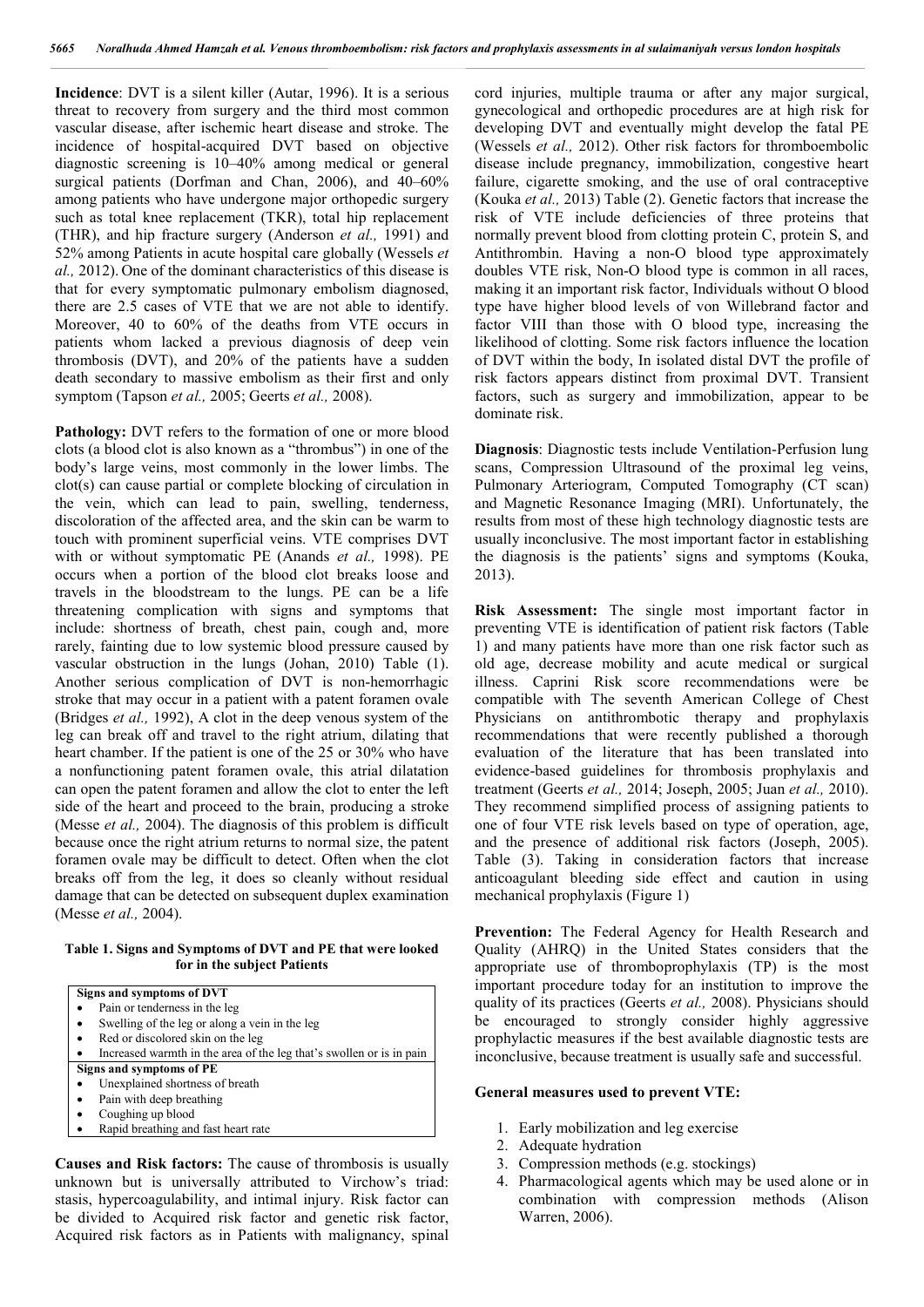| <b>Acquired risk factors</b>                                     | Mechanism                                                                                                                                                                                                                                                                                                                            |
|------------------------------------------------------------------|--------------------------------------------------------------------------------------------------------------------------------------------------------------------------------------------------------------------------------------------------------------------------------------------------------------------------------------|
| Older age                                                        | alters blood composition to favor clotting.                                                                                                                                                                                                                                                                                          |
| Major surgery, orthopedic surgery $\&$<br>trauma                 | increase the risk because of tissue factor from outside vascular system entering the blood venous stasis may be<br>temporarily provoked by a cessation of blood flow as part of the procedure <sup>(12)</sup> .                                                                                                                      |
| Malignancy and chemotherapy                                      | Genetic alteration can lead to DVT development and over 50% of malignant patients have altered marker of<br>thrombophilia(2) VTE risk is 3- to 5-fold higher in cancer patients who are undergoing surgery and 6.5-fold higher<br>in cancer patients receiving chemotherapy than in patients who do not have cancer. <sup>(19)</sup> |
| Pregnancy and postpartum                                         | alters blood composition to favor clotting.                                                                                                                                                                                                                                                                                          |
| contraceptives<br>Oral<br>and<br>hormonal<br>replacement therapy | Increase the risk through a variety of mechanisms, including altered blood coagulation protein levels.                                                                                                                                                                                                                               |
| Obesity and immobilization,<br>as in                             | 1- reduced blood flow in leg veins                                                                                                                                                                                                                                                                                                   |
| orthopedic casts sitting, travel, bed rest,                      | 2-injury to blood vessels wall                                                                                                                                                                                                                                                                                                       |
| and hospitalization                                              | 3-increase the activity clotting mechanism                                                                                                                                                                                                                                                                                           |
|                                                                  | 4-additional weight exert pressure on veins causing them to weaken $^{(2)}$                                                                                                                                                                                                                                                          |
| Heart failure                                                    | low rate of blood flow.                                                                                                                                                                                                                                                                                                              |

#### **Table 2. Acquired Risk Factors**

#### **Table 3. DVT Risk Score & Prophylaxis Regimen**

| <b>Total Risk Factor Score</b> | <b>Incidence of DVT</b> | <b>Risk Level</b> | <b>Prophylaxis Regimen</b>                                      |
|--------------------------------|-------------------------|-------------------|-----------------------------------------------------------------|
| $0 - 1$                        | 10%                     | LOW               | No specific measures; early ambulatory                          |
|                                | $10 - 20%$              | Moderate          | ES or IPC or LDUH, or LMWH                                      |
|                                | $20 - 40\%$             | High              | IPC or LDUH, or LMWH alone or in combination with ES or IPC     |
| 5 or more                      | $40 - 80%$              | Highest           | Pharmacological: LDUH, LMWH , Warfarin, or factor Xa inhibitors |
|                                | $1-5\%$ mortality       |                   | alone or in combination with ES or IPC                          |

**Table 4. Prophylaxis Safety Considerations**

| <b>Anticoagulants: Factors Associated With Increased Bleeding</b>                                                                                          |
|------------------------------------------------------------------------------------------------------------------------------------------------------------|
| Active bleeding                                                                                                                                            |
| "History of heparin – induced thrombocytopenia                                                                                                             |
| $\blacksquare$ Platelet count < 100,000/mm <sup>3</sup>                                                                                                    |
| •Concurrent use of oral anticoagulants, platelet inhibitors.                                                                                               |
| Abnormal creatinine clearance                                                                                                                              |
| If any of the above boxes are checked, the patient may not be a candidate for anticoagulant therapy and should consider alternative prophylactic measures. |
| <b>Intermittent Pneumatic Compression (IPC): Cautions</b>                                                                                                  |
| • Patient with sever peripheral arterial disease                                                                                                           |
| • Patient with congestive heart failure                                                                                                                    |
| • Patient has an acute superficial / deep vein thrombosis                                                                                                  |
| If any of the above boxes are checked, the patient may not be a candidate for IPC therapy and should consider alternative prophylactic measures            |

**Methods of Prophylaxis:** The process of providing appropriate thrombosis prophylaxis to medical and surgical patients is a complex issue because many times the administration of powerful anticoagulants may carry the risk of

**Pharmacological Methods**: There are many clinical studies that provide various ways of pharmacological methods for prophylaxis of DVT. physicians should identify patient at risk for thromboembolism, and choose the appropriate method and regimen of treatment.  $(17)$  Adequate initial anticoagulant therapy of DVT is required to prevent thrombus growth and PE. LMWH and UFH are the most commonly used drugs, UFH is being replaced by LMWH as the anticoagulant of choice for initial treatment of VTE (Simon and McRae, 2004).

side effects, most notably bleeding (Joseph, 2005).

Newer agents such as Fondaparinux is also licensed for prophylaxis of DVT in medical and surgical patients, Danaparoid is licensed in the prevention of DVT in patients undergoing general or orthopedic surgery (Alison Warren, 2006). Extended anticoagulant treatment is necessary to prevent recurrent VTE, warfarin are the agents most often used for this purpose (Tapson *et al.,* 2005). Newer oral anticoagulants, such as direct thrombin inhibitors (e.g., Dabigatran etexilate) and direct factor Xa inhibitors (e.g., Rivaroxaban, Apixaban, and Edoxaban), have been developed to use in the prevention and treatment of VTE (Hlaing and Tunl, 2013).

**Non-Pharmacological Methods:** To reduce the side effects of pharmacological agents and to increase the effectiveness of prophylaxis and treatment of DVT and PE, non-invasive method was introduced. Graduated compression stocking (GCS) reduce the cross-sectional area of the veins and increase the velocity of venous blood flow up to 75% and prevent intraoperative distention of the calf veins in patients receiving general anesthesia (Juan, 2010). It is important to differentiate GCS used for primary prophylaxis of DVT from therapeutic graduated stocking which apply a pressure of 30 to 40 mm Hg at the calf and are used for the secondary prevention of post thrombotic syndrome after a DVT is diagnosed or as therapy once this syndrome arises. These devices are called EPC or IPC devices. There are two types of IPC: Pneumatic Compression Devices (PCD) and Sequential Compression Devices (SCD).

Both systems use an intermittent regimen that delivers a sustained pressure in distal to proximal manner, The difference between them are that the compartments in PCD devices are uniformly inflated to the same pressure rather than in a gradedsequential fashion as in SCD devices. In addition to the local effects IPC devices also have general (systemic) effects Several studies showed that venous compression secondary to IPC results in the release of plasminogen and Nitric Oxide) into the blood stream from the endothelial layer of the vein wall that increase the fibrinolysis and reduce the stasis.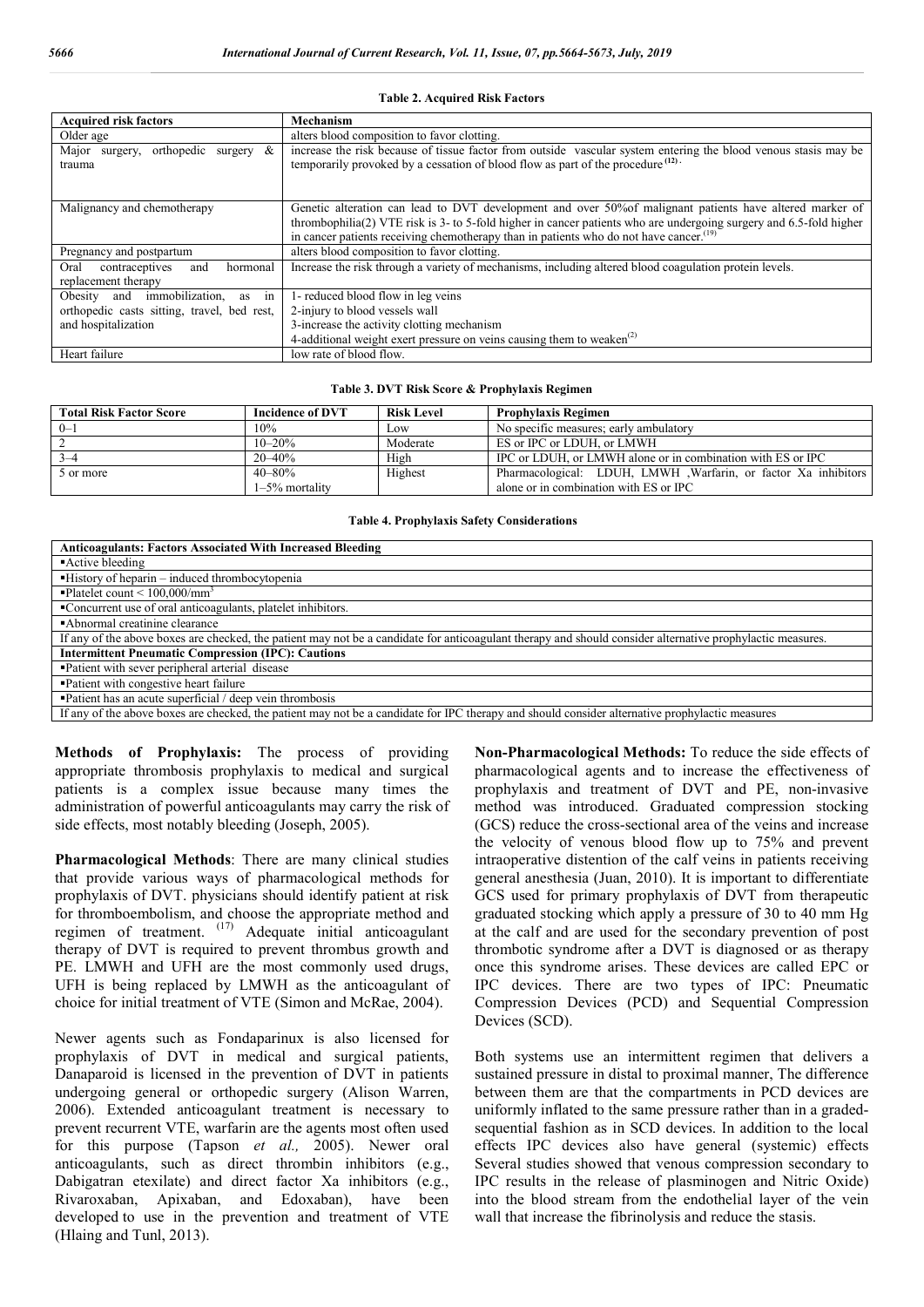

Source: http:// www.circulationfoundation.org.

**Figure 1. Elastic compression stocking**



#### **Figure 2. Assessment of risk factors for venous thromboembolism** Josef A. capriny, MD, MS, FACS, RVT

Louis W. biogler professor of surgery. Northwestern university.

#### **Aims of the study**

1. Assess the prevalence of VTE risk in acute hospital care setting in

- 2. AL-Sulaimaniyah.
- 3. Determine proportion of at-risk patients receiving prophylaxis.
- 4. Evaluate the type of prophylaxis measures used and compare it with London Hospitals.

### **PATIENTS AND METHODS**

**AL-Sulaimaniyah Hospitals:** During four months period from December 2012 to March 2013, 250 patients over the age of 18 who were admitted to the AL-Sulaimaniyah Hospitals General Wards were selected based on Caprini Risk Score, according to the presence of one or more of VTE risk factor. One Hundred patients from internal medicine and internal care unit and 150 patients from general surgery hospitals with 2 major department (orthopedic 85 patients) and general surgery (65 patients) The patients total risk score determined. then the patients are classified into four risk groups :

Low risk (from 0-1point) Moderate risk ( 2 point) Higher risk (from 3-4 point) Highest risk (from 5 point and more)

For each group a first line strategy is recommended and other options are suggested (Table 3). These patients selected according to inclusion questionnaire present in the following published standard protocol Caprini's risk stratification score model).

**London Hospitals:** During a one month period from April to May 2013, data was collected from 3 general hospitals in London (Royall Free Hospital, Guy' s and ST Thomas Hospital and General Heart Hospital) in which 100 patient were taken. The DVT risk factor assessment and prophylaxis measured were analyzed.

**Exclusion Criteria:** The exclusion criteria to all patients were the pediatric age group, patients who had less than 24 hours of hospitalization, patients with total risk factor score less than 3, patients receiving anticoagulant therapy in therapeutic dose for medical conditions other than prophylaxis such as recurrent DVT or PE or atrial fibrillation.

| Table 5. Distribution of patients from London Hospitals |  |  |
|---------------------------------------------------------|--|--|
|---------------------------------------------------------|--|--|

| <b>Department</b>            | <b>Patients</b> |
|------------------------------|-----------------|
| Medical Department           | 30 patients     |
| Orthopedic Department        | 15 patients     |
| Neurological Department      | 15 patients     |
| Vascular surgery Department  | 22 patients     |
| Cardiac surgery Department   | 6 patients      |
| Plastic surgery Department   | 12 patients     |
| Total number of the patients | 100 patients    |

**Data Collection:** The data was collected from patients by taking medical and surgical history, patients files and also from EPR (electronic patient's records regarding the patients in London hospitals). Patients were followed during London hospitals). Patients were followed during hospitalization to record any changes in the risk categories and document any signs of PE or DVT if present and if any prophylaxis for DVT or PE was given.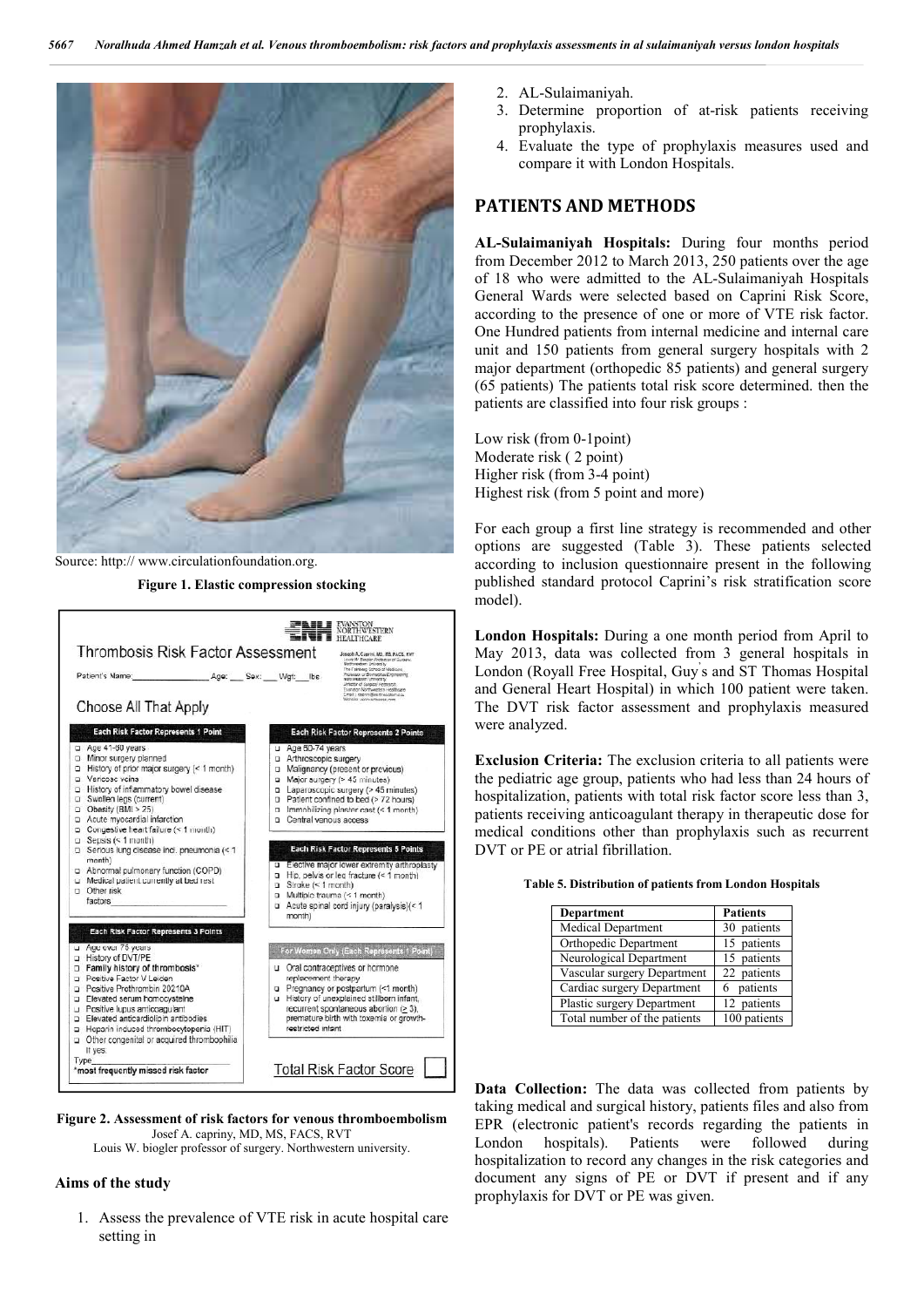**Statistical Analysis:** Each returned questionnaire was given an identity number (ID). Prior to data entry and analysis, the questions of study were coded. The data was entered into a Microsoft Excel Spreadsheet, after data cleaning; the data was transported into SPSS 21 (Statistical Package for the Social Sciences-version 21) package software program for statistical analysis. Descriptive statistics (numbers and percentage) were calculated for all variables, as well as analytical statistics was done to find the relations between variables by using fisher exact and Chi square test. A p-value  $\leq 0.05$  was considered as significant.

**Ethical Issue:** The research protocol was approved by Medical Research Ethics Committees of the Faculty of Medicine, University of Sulaimaniyah, School of Pharmacy and Health Directorate of AL-Sulaimaniyah.

## **RESULTS**

**Patients Sample (No. 250) Hospitals: AL-Sulaimaniyah** 

**Orthopedic Patients Sample:** The most common risk factors for patients from both orthopedics and surgical Wards were listed in Table (6). The results indicated that the most prevalent risk factors were patient confined to bed (Immobilization) (92%), Age  $> 40$  years (72%), major orthopedic surgery listed in Table (6). The results indicated that the most prevalent<br>risk factors were patient confined to bed (Immobilization)<br>(92%), Age > 40 years (72%), major orthopedic surgery<br>(90%), Hip, pelvic or leg fracture (54%) The relationship between risk scores with prophylaxis assessment in orthopedic patients was shown in Table (7). the percentage of patients who received prophylaxis are different according to risk score ; 40% of patients with score 14 received prophylaxis and 20% with score 4 were received it, while 100% especially of highest risk patients (5and more) should receive appropriate prophylaxis. This association between score level and prophylaxis receiving patients was statically not significant (P value 0.073). The final analyzing of orthopedic patients reviled that; small percentage of risky patients only were received prophylaxis (31% (31%). rcentage of patients who received prophylaxis are different<br>cording to risk score; 40% of patients with score 14<br>ceived prophylaxis and 20% with score 4 were received it,<br>ille 100% especially of highest risk patients (5and

**General Surgery Sample:** The most common risk factors among patients in general surgery were ; major general surgery (100%), patients confined to bed  $> 72$  hour(100%), age  $>40$  $(87.6\%)$ , malignancy  $(33.8\%)$  (Table 6). Table 8 shows 65 patients from general surgery were scored according to their total risk and the study found that only 26% of Patients were on treatment. The table show that score 5(36.9%) and score 6 (26.2) were be the highest scores in this patients sample. The relationship between all risky patients and their prophylaxis management are week and considered statistically not significant

**Medical Patients Sample:** Many patients of the medical sample had two or more VTE risk factor, Table (9) show that immobilization for more than 72 hours (100%), stroke (31%), serious lung disease including pneumonia (27%), heart failure (18%) and malignancy (14%) were the most common risk factors among these patients. Table  $(10)$  shows the total risk score among medical patients and their prophylaxis assessment. High percentage of patients who received prophylaxis were reported among patients with lowest risk score as in score 5 (38.9%) and score 4(19.4%) while no patients with the highest risk score were received it (0 % in score 11) this association was statistically significant (P value=0.017). Data analyzing from medical sample show that 36% only of the studied patient received prophylaxis and the 36% only of the studied patient received prophylaxis and the remaining patients 64% were unprotected against VTE. (Table 11) show association between prophylaxis receiving in surgical 11) show association between prophylaxis receiving in surgical and medical patients with different risk scores. In score 4; high  $%$  of medical patients  $(43%.8)$  were received prophylaxis in relation with only 20% in surgical specialty, this association statically was not significant (P value=0.344). Within score 5 (60.9%) of medical patients were received prophylaxis comparing with (12.5%) in surgical specialty this retaliation considered highly significant statistically (P value= 0.001). Comparing the final result in AL-Sulaimaniyah hospitals, regarding the VTE prophylaxis, the medical group show higher percentage of adherence than surgical group. medical patients were received prophylaxis<br>ith (12.5%) in surgical specialty this retaliation<br>highly significant statistically (P value=<br>aring the final result in AL-Sulaimaniyah

London Patients sample: Regarding the patients from London hospitals the Table (12) show the distribution of the patient from different General Hospitals wards. The result of analyzing the London patients sample show that 98% of the patients were assessed for VTE risk factors and managed individually and anti-thrombotic prophylaxis was ordered patient from different General Hospitals wards. The result of analyzing the London patients sample show that 98% of the patients were assessed for VTE risk factors and managed individually and anti-thrombotic prophylaxis w contraindications, the remaining 2% patients were not assessed accidentally each patient from different hospital.

| factors<br><b>Risk factors</b>              |    | Orthopedic    |          | G. Surgery    |
|---------------------------------------------|----|---------------|----------|---------------|
|                                             |    | $\frac{0}{0}$ | No.      | $\frac{0}{0}$ |
| Age group $> 40$ years                      | 62 | 72.94         | 57       | 87.69         |
| Patient confined to bed >72 hours           | 79 | 92.94         | 65       | 100.00        |
| Major orthopedic surgery $>45$ minutes      |    | 90.59         | $\theta$ | 0.00          |
| Major general surgery >45 minutes           |    | 0.00          | 65       | 100.00        |
| Arthroscopic surgery                        | 6  | 7.06          | $\Omega$ | 0.00          |
| Multiple trauma                             | 26 | 30.59         | $\Omega$ | 0.00          |
| Hip, pelvis or leg fracture                 | 46 | 54.12         | $\Omega$ | 0.00          |
| Malignancy (at present time or previous)    |    | 8.24          | 22       | 33.85         |
| Elective major lower extremity Arthroplasty | 6  | 7.06          |          | 0.00          |



Figure 3. Percentage of prophylaxis among orthopedic patients in **Al-Sulaimaniyah sample**

Al-Sulaimaniyah sample<br>Comparison of Prophylaxis Measures used in **AL**-**Sulaimaniyah Versus London:**  After comparison the type of VTE prophylaxis measures used with the two patients samples VTE prophylaxis measures used with the two patients samples (Table 13 medical, 14 surgical) from AL-Sulaimaniyah and London hospitals, the result was highly significant in which London hospitals, the result was highly significant in which one patients of 250 patients from AL-Sulaimaniyah hospitals was received mechanical prophylaxis (stocking) which consider internationally safe and effective measure of VTE consider internationally safe and effective measure of VTE prophylaxis comparing with 37% from London sample. The differences between most type of prophylaxis measures used in two cities in two specialties medical and surgical are highly significant (P value  $\leq 0.001$ ) In comparing use of UFH among medical patients in two cities samples Table (13) showed that 92.3 of % patients in AL-Sulaimaniyah Hospitals were treated differences between most type of prophylaxis measures used in<br>two cities in two specialties medical and surgical are highly<br>significant (P value <0.001) In comparing use of UFH among<br>medical patients in two cities samples *uty, 2019*<br>
patient receiv<br>
patient receiv<br>
were unprotect<br>
were unprotect<br>
different risk<br>
43%.8) were 1<br>
in surgical spear<br>
and (P value-<br>
atients were<br>
in surgical spear<br>
from surgical spear<br>
from Le in Surgical<br>
fadhe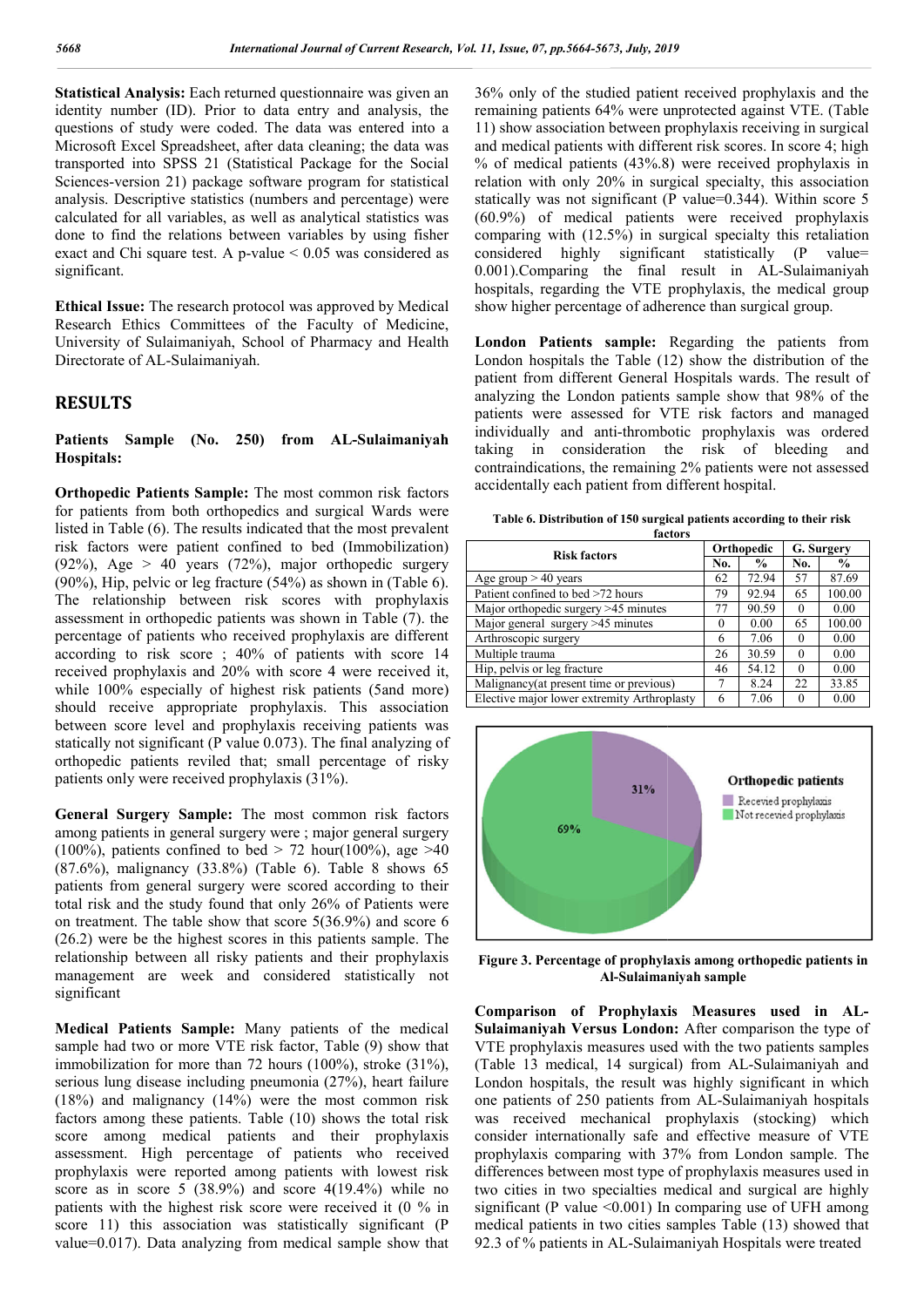|          | Score of total risks <b>Prophylaxis receiving in orthopedics</b> |             |               | Percentage                              |       |
|----------|------------------------------------------------------------------|-------------|---------------|-----------------------------------------|-------|
|          | No $N(\%)$                                                       | Yes $N(\%)$ | Total $N(\%)$ | <b>Of Prophylaxis AssessmentP value</b> |       |
| Score 3  | 3(5)                                                             | 0(0.0)      | 3(3.5)        | $0\%$                                   |       |
| Score 4  | 4(6.7)                                                           | 1(3.8)      | 5(5.9)        | 20%                                     |       |
| Score 5  | 9(16.7)                                                          | 5(19.2)     | 14(16.5)      | 36%                                     |       |
| Score 6  | 4(6.7)                                                           | 2(7.7)      | 6(7.1)        | 33%                                     |       |
| Score 7  | 9(15.2)                                                          | 2(7.7)      | 11(12.9)      | 18%                                     |       |
| Score 8  | 6(10)                                                            | 3(11.5)     | 9(10.6)       | 33%                                     | 0.073 |
| Score 9  | 11(18.6)                                                         | 1(3.8)      | 12(14.1)      | 8%                                      |       |
| Score 10 | 5(8.5)                                                           | 2(7.7)      | 7(8.2)        | 29%                                     |       |
| Score 11 | 4(6.7)                                                           | 2(7.7)      | 6(7.1)        | 33%                                     |       |
| Score 12 | 1(1.7)                                                           | 6(23.2)     | 7(8.2)        | 85%                                     |       |
| Score 14 | 3(5)                                                             | 2(7.7)      | 5(5.9)        | 40%                                     |       |
| Total    | 59(100.0)                                                        | 26(100.0)   | 85(100.0)     | 31%                                     |       |

**Table 7. Risk Score & &Orthopedic Prophylaxis Assessment Relationship**

| Table 8. Risk Score & General Surgery Prophylaxis Assessment Relationship |  |  |  |  |
|---------------------------------------------------------------------------|--|--|--|--|
|---------------------------------------------------------------------------|--|--|--|--|

| <b>Scores</b> | Prophylaxis receiving in general surgery patients |                              | Total     | Percentage of prophylaxis |         |
|---------------|---------------------------------------------------|------------------------------|-----------|---------------------------|---------|
|               | No $N(\%)$                                        | Yes $N\frac{\omega}{\omega}$ |           | Assessment                | P value |
| Score 4       | 4(8.2)                                            | 1(6.3)                       | 5(7.7)    | 20%                       |         |
| Score 5       | 21(42.9)                                          | 3(18.8)                      | 24 (36.9) | 12.5%                     |         |
| Score 6       | 13(26.5)                                          | 4(25.0)                      | 17(26.2)  | 23.5%                     |         |
| Score 7       | 4(8.2)                                            | 5(31.3)                      | 9(13.8)   | 55.6%                     | 0.154   |
| Score 8       | 5(10.2)                                           | 3(18.8)                      | 8(12.3)   | 37.5%                     |         |
| Score 9       | 1(2.0)                                            | 0(0.0)                       | 1(1.5)    | $0\%$                     |         |
| Score 10      | 1(2.0)                                            | 0(0.0)                       | 1(1.5)    | $0\%$                     |         |
| Total         | 49 (100.0)                                        | 16(100.0)                    | 65(100.0) | 25.6%                     |         |

**Table 9. Distribution of 100 medical patients according to their risk factors**

| <b>Risk Factors</b>                              | Percentage of patients |
|--------------------------------------------------|------------------------|
| Age > 40                                         | $96\%$                 |
| Morbid obesity                                   | 4%                     |
| Sepsis $\leq$ (1 month)                          | 7%                     |
| Serious Lung Disease including Pneumonia         | 27%                    |
| Pregnancy or Postpartum<1 month period           | 4%                     |
| Acute myocardium infarction                      | 9%                     |
| Congestive heart failure                         | 18%                    |
| Medical patients currently at bed rest >72 hours | 100%                   |
| History of prior major surgery <1 month          | 5%                     |
| Abnormal Pulmonary Function (COPD)               | 7%                     |
| Stroke(<1month)                                  | 31%                    |
| Malignancy at present time or previous           | 14%                    |

#### **Table 10. Risk Score of Medical patients & Prophylaxis Assessment Relationship**

| Score of total risks | Prophylaxis receiving in medical patients |                              | <b>Total</b> | Percentage of prophylaxis |       |
|----------------------|-------------------------------------------|------------------------------|--------------|---------------------------|-------|
|                      | No $N(\%)$                                | Yes $N\frac{\omega}{\omega}$ |              | Assessment                | value |
| Score 4              | 9(14.1)                                   | 7(19.4)                      | 16(16.0)     | 43.7%                     |       |
| Score 5              | 9(14.1)                                   | 14(38.9)                     | 23(23.0)     | 60.8%                     |       |
| Score 6              | 13(20.3)                                  | 4(11.1)                      | 17(17.0)     | 23.5%                     |       |
| Score 7              | 7(10.9)                                   | 3(8.3)                       | 10(10.0)     | 30%                       | 0.017 |
| Score 8              | 6(9.4)                                    | 2(5.6)                       | 8(8.0)       | 25%                       |       |
| Score 9              | 9(14.1)                                   | 3(8.3)                       | 12(12.0)     | 25%                       |       |
| Score 10             | 4(6.3)                                    | 3(8.3)                       | 7(7.0)       | 42.8%                     |       |
| Score 11             | 7(10.9)                                   | 0(0.0)                       | 7(7.0)       | $0\%$                     |       |
| Total                | 64(100.0)                                 | 36(100.0)                    | 100(100.0)   | 36%                       |       |





**Al-Sulaimaniyah sample.**

Figure 5. Percentage of prophylaxis among medical patients in Al-**Sulaimaniyah sample.**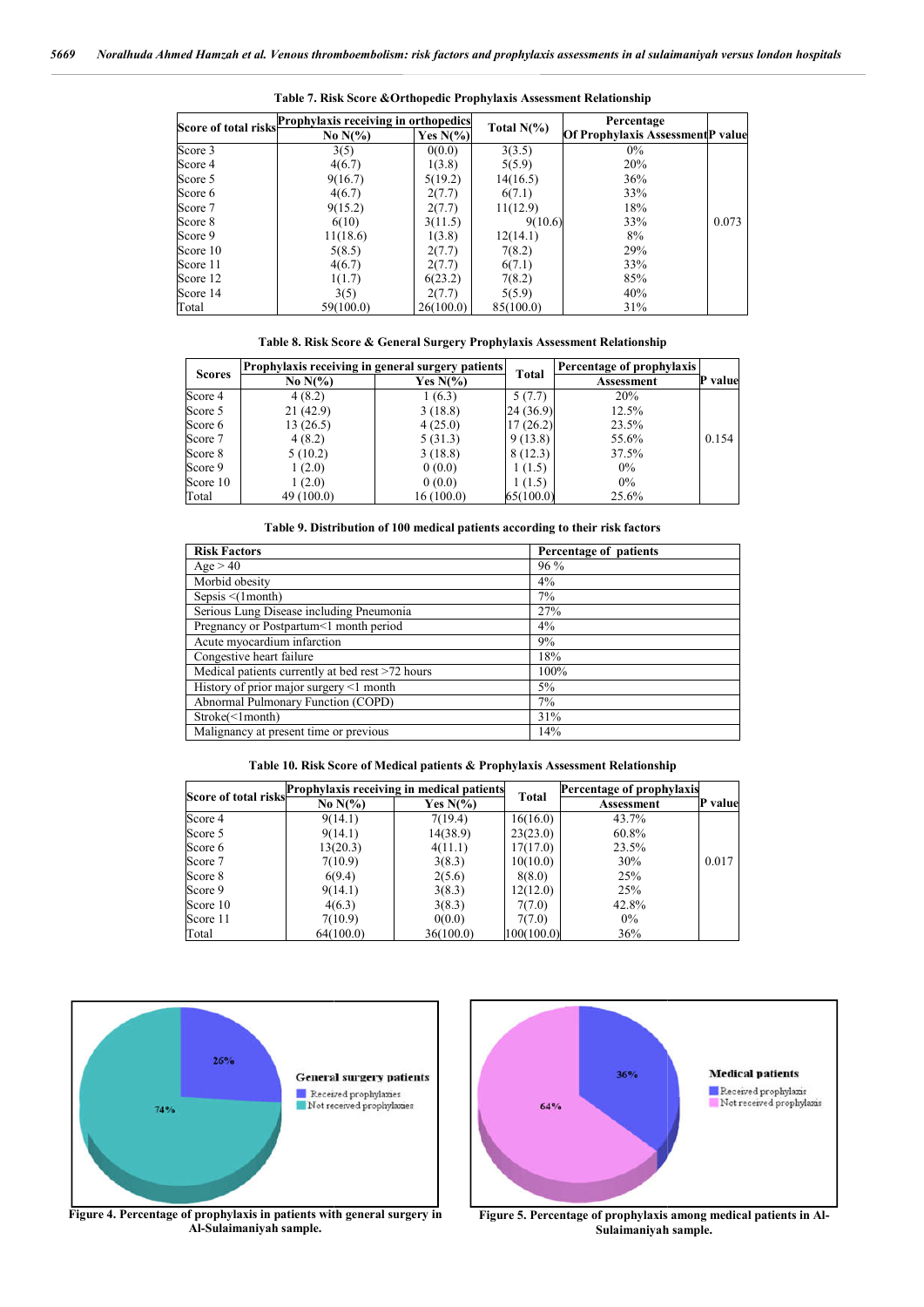| Prophylaxis                                                       |                           | <b>Specialties</b>         | <b>Total</b>         |          | availability in our locality. long period p                                         |
|-------------------------------------------------------------------|---------------------------|----------------------------|----------------------|----------|-------------------------------------------------------------------------------------|
| receiving                                                         | <b>Surgery</b><br>$N(\%)$ | <b>Medicine</b><br>$N(\%)$ | $N(\%)$              | P values | warfarin after using LMWH was note                                                  |
| Score 4                                                           |                           |                            |                      |          | patients from London Sample.                                                        |
| No                                                                | 4(80.0)                   | 9(56.3)                    | 13(61.9)             | 0.344    |                                                                                     |
| Yes                                                               | 1(20.0)                   | 7(43.8)                    | 8(38.1)              |          |                                                                                     |
| Total<br>Score 5                                                  | 5(100.0)                  | 16(100.0)                  | 21(100.0)            |          | 40%                                                                                 |
| No                                                                | 21(87.5)                  | 9(39.1)                    | 30(63.8)             |          | 35%                                                                                 |
| Yes                                                               | 3(12.5)                   | 14(60.9)                   | 17(36.2)             | 0.001    |                                                                                     |
| Total                                                             | 24(100.0)                 | 23(100.0)                  | 47(100.0)            |          | 30%                                                                                 |
| Score 6                                                           |                           |                            |                      |          | 25%                                                                                 |
| No<br>Yes                                                         | 13(76.5)<br>4(23.5)       | 13(76.5)<br>4(23.5)        | 26(76.5)<br>8(23.5)  | 1.000    | 20%                                                                                 |
| Total                                                             | 17(100.0)                 | 17(100.0)                  | 34(100.0)            |          | 15%                                                                                 |
| Score 7                                                           |                           |                            |                      |          | 10%                                                                                 |
| No                                                                | 4(44.4)                   | 7(70.0)                    | 11(57.9)             | 0.255    | 5%                                                                                  |
| Yes<br>Total                                                      | 5(55.6)<br>9(100.0)       | 3(30.0)<br>10(100.0)       | 8(42.1)<br>19(100.0) |          | 0%                                                                                  |
| Score 8                                                           |                           |                            |                      |          | Medical patients<br>Orthopedic Patients                                             |
| No                                                                | 5(62.5)                   | 6(75.0)                    | 11(68.8)             |          |                                                                                     |
| Yes                                                               | 3(37.5)                   | 2(25.0)                    | 5(31.3)              | 0.500    |                                                                                     |
| Total                                                             | 8(100.0)                  | 8(100.0)                   | 16(100.0)            |          | Figure 6. Comparison of percentage of prophy<br>patient samples                     |
| Score 9<br>No                                                     | 1(100.0)                  |                            |                      |          |                                                                                     |
| Yes                                                               | 0(0.0)                    | 9(75.0)<br>3(25.0)         | 10(76.9)<br>3(23.1)  | 0.769    | 120%                                                                                |
| Total                                                             | 1(100.0)                  | 12(100.0)                  | 13(100.0)            |          |                                                                                     |
| Score 10                                                          |                           |                            |                      |          | 100%                                                                                |
| No                                                                | 1(100.0)                  | 4(57.1)                    | 5(62.5)              | 0.408    |                                                                                     |
| Yes<br>Total                                                      | 0(0.0)<br>1(100.0)        | 3(42.9)<br>7(100.0)        | 3(37.5)<br>8(100.0)  |          | 80%                                                                                 |
|                                                                   |                           |                            |                      |          | 60%                                                                                 |
| Table 12 Comparison of prophylactic measures used among medical   |                           |                            |                      |          |                                                                                     |
| patients in AL-Sulaimaniyah and London Samples                    |                           |                            |                      |          | 40%                                                                                 |
|                                                                   |                           |                            | Medicine             |          |                                                                                     |
| Type of treatment                                                 |                           | <b>City</b>                | $N(\%)$              | P values | 20%                                                                                 |
|                                                                   |                           | Sulaimaniyah               | 1(20.0)              |          | 0%                                                                                  |
| Mechanical(stocking)                                              |                           | London                     | 4(80.0)              | < 0.001  | ALSulaimanyah                                                                       |
|                                                                   |                           | Total                      | 5(100.0)             |          |                                                                                     |
| <b>UFH</b>                                                        |                           | Sulaimaniyah<br>London     | 12(92.3)<br>1(7.7)   | < 0.001  | Figure 7. Percentage of Thromboprophylaxis in A                                     |
|                                                                   |                           | Total                      | 13(100.0)            |          | <b>London Hospitals.</b>                                                            |
|                                                                   |                           | Sulaimaniyah               | 24(57.0)             |          |                                                                                     |
| Enoxaparin                                                        |                           | London                     | 18(43.0)             | 0.255    | <b>DISCUSSION</b>                                                                   |
|                                                                   |                           | Total                      | 42(100.0)            |          |                                                                                     |
| Tinzaparin                                                        |                           | London<br>Total            | 0(0.0)<br>0(0.0)     |          | VTE consider the most common pre                                                    |
|                                                                   |                           | London                     | 0(0.0)               |          | hospitals death and a source of substantial                                         |
| LMWH +Warfarin                                                    |                           | Total                      | 0(0.0)               |          | Furthermore, it is the most negligible f                                            |
| Both pharmacological and                                          |                           | London                     | 7(100.0)             |          | System.                                                                             |
| mechanical stocking                                               |                           | Total                      | 7(100.0)             |          |                                                                                     |
| Table 13. Comparison of prophylactic Measures used among Surgical |                           |                            |                      |          | Risk factors assessment in Al-Sulaima                                               |
| Patients in AL-Sulaimaniyah and London Samples                    |                           |                            |                      |          | results of current study showed that the                                            |
|                                                                   |                           |                            |                      |          | $bed > 72$ hours (immobilization) was the                                           |
| Type of treatment                                                 |                           | <b>City</b>                | <b>Surgery</b>       | P values | among all subgroups in AL-Sulaimaniyah                                              |
|                                                                   |                           | Sulaimaniyah               | $N(\%)$<br>0(0.0)    |          | 93%, general surgery 100% and medical                                               |
| Mechanical(stocking)                                              |                           | London                     | 11(100.0)            | < 0.001  | most prevalent risk factor was age $> 40$                                           |
|                                                                   |                           | Sulaimaniyah               | 3(33.3)              |          | $(96%)$ in orthopedic, general surgery and $\alpha$                                 |
| UFH                                                               |                           | London                     | 6(66.7)              | < 0.001  | The results were consistent with the resul                                          |
|                                                                   |                           | Total<br>Sulaimaniyah      | 9(100.0)             |          |                                                                                     |
| Enoxaparin                                                        |                           | London                     | 39(72.0)<br>15(28.0) | < 0.001  | Iran which reported that old age were                                               |
|                                                                   |                           | Total                      | 54(100.0)            |          | factors and most likely to benefit from                                             |
|                                                                   |                           | London                     | 30(100.0)            |          | especially when they become immobilized                                             |
| Tinzaparin                                                        |                           | Total                      | 30(100.0)            |          | or surgery. In medical patients sample of                                           |
|                                                                   |                           | London                     | 7(100.0)             |          | has been estimated that stroke $(31\%)$ , s                                         |
|                                                                   |                           | Total                      | 7(100.0)             |          | including pneumonia (27%), heart fa                                                 |
| LMWH +Warfarin                                                    |                           |                            |                      |          |                                                                                     |
| Both pharmacological                                              | and                       | London                     | 15(100.0)            |          | malignancy $(14\%)$ were among the                                                  |
| mechanical stocking                                               |                           | Total                      | 15(100.00            |          | documented risk factors (see Table 2 me<br>risk to developed DVT). These finding we |

**Table 11. Association Between Prophylaxis Receiving in Surgical and Medical Specialty in Different scores levels**

**Table 12 Comparison of prophylactic measures used among medical patients in AL-Sulaimaniyah and London Samples Sulaimaniyah** 

| <b>Type of treatment</b> | City         | <b>Medicine</b><br>$N\binom{0}{0}$ | P values |
|--------------------------|--------------|------------------------------------|----------|
|                          | Sulaimaniyah | 1(20.0)                            |          |
| Mechanical(stocking)     | London       | 4(80.0)                            | < 0.001  |
|                          | Total        | 5(100.0)                           |          |
|                          | Sulaimaniyah | 12(92.3)                           |          |
| <b>UFH</b>               | London       | 1(7.7)                             | < 0.001  |
|                          | Total        | 13(100.0)                          |          |
|                          | Sulaimaniyah | 24(57.0)                           |          |
| Enoxaparin               | London       | 18(43.0)                           | 0.255    |
|                          | Total        | 42(100.0)                          |          |
|                          | London       | 0(0.0)                             |          |
| Tinzaparin               | Total        | 0(0.0)                             |          |
| LMWH +Warfarin           | London       | 0(0.0)                             |          |
|                          | Total        | 0(0.0)                             |          |
| Both pharmacological and | London       | 7(100.0)                           |          |
| mechanical stocking      | Total        | 7(100.0)                           |          |

**Table 13. Comparison of prophylactic Measures used among Surgical** 

| <b>Patients in AL-Sulaimaniyah and London Samples</b> |                                 |                                   |          |  |  |  |
|-------------------------------------------------------|---------------------------------|-----------------------------------|----------|--|--|--|
| <b>Type of treatment</b>                              | City                            | <b>Surgery</b><br>$N(\%)$         | P values |  |  |  |
| Mechanical(stocking)                                  | Sulaimaniyah<br>London          | 0(0.0)<br>11(100.0)               | < 0.001  |  |  |  |
| UFH                                                   | Sulaimaniyah<br>London<br>Total | 3(33.3)<br>6(66.7)<br>9(100.0)    | < 0.001  |  |  |  |
| Enoxaparin                                            | Sulaimaniyah<br>London<br>Total | 39(72.0)<br>15(28.0)<br>54(100.0) | < 0.001  |  |  |  |
| Tinzaparin                                            | London<br>Total                 | 30(100.0)<br>30(100.0)            |          |  |  |  |
| LMWH +Warfarin                                        | London<br>Total                 | 7(100.0)<br>7(100.0)              |          |  |  |  |
| pharmacological<br>and<br>Both<br>mechanical stocking | London<br>Total                 | 15(100.0)<br>15(100.00            |          |  |  |  |

by UFH comparing with7.7% patients in London sample. In surgical sample the use of UFH in London Hospitals was double to that of AL-Sulaimaniyah sample (Table 14). Also multiple type of LMWH were used more than UNFH in Sulaimaniyah hospitals widely, This may be attributed to it is availability in our locality. long period prophylaxis by using warfarin after using LMWH was noted only in surgical patients from London Sample. London sample comparing with Enoxaparine that used in AL-Sulaimaniyah hospitals widely, This may be attributed t<br>availability in our locality. long period prophylaxis by<br>warfarin after using LMWH was noted only in su



**Figure 6. Comparison of percentage of prophylaxis among different patient samples**



**Figure 7. Percentage of Thromboprophylaxis in London Hospitals** .

## **DISCUSSION**

VTE consider the most common preventable causes of VTE consider the most common preventable causes of hospitals death and a source of substantial long term morbidity. Furthermore, it is the most negligible field in Iraqi Health System.

**Risk factors assessment in Al-Sulaimaniyah sample:** The results of current study showed that the patients confined to results of current study showed that the patients confined to bed > 72 hours (immobilization) was the first prevalent factor among all subgroups in AL-Sulaimaniyah samples (orthopedic 93%, general surgery 100% and medical 100%). The second most prevalent risk factor was age  $> 40$ ; (73%), (88%) and (96%) in orthopedic, general surgery and medical respec The results were consistent with the results in a study done in Iran which reported that old age were be the highest risk factors and most likely to benefit from VTE prophylaxis especially when they become immobilized due to acute illness or surgery. In medical patients sample of the current study it has been estimated that stroke (31%), serious lung disease including pneumonia (27%), heart failure (18 %) and malignancy (14%) were among the most frequently documented risk factors (see Table 2 mechanism of acquired risk to developed DVT). These finding were in-agreement with (ENDORSE) a cross sectional study in India in which stroke, Chronic pulmonary disease, heart failure and complete immobilization were the most common risk factors before and g all subgroups in AL-Sulaimaniyah samples (orthopedic general surgery 100% and medical 100%). The second prevalent risk factor was age  $> 40$ ; (73%), (88%) and in orthopedic, general surgery and medical respectively. which reported that old age were be the highest risk<br>rs and most likely to benefit from VTE prophylaxis<br>ially when they become immobilized due to acute illness<br>rgery. In medical patients sample of the current study it<br>been pt, pp.5664-5673, July, 2019<br>
The comparing with Encomparine that used in AL-<br>
umple commutations with Encomparine that used in AL-<br>
yah loogiting widely. This may be attributed to it is<br>
y in our locality, long period pro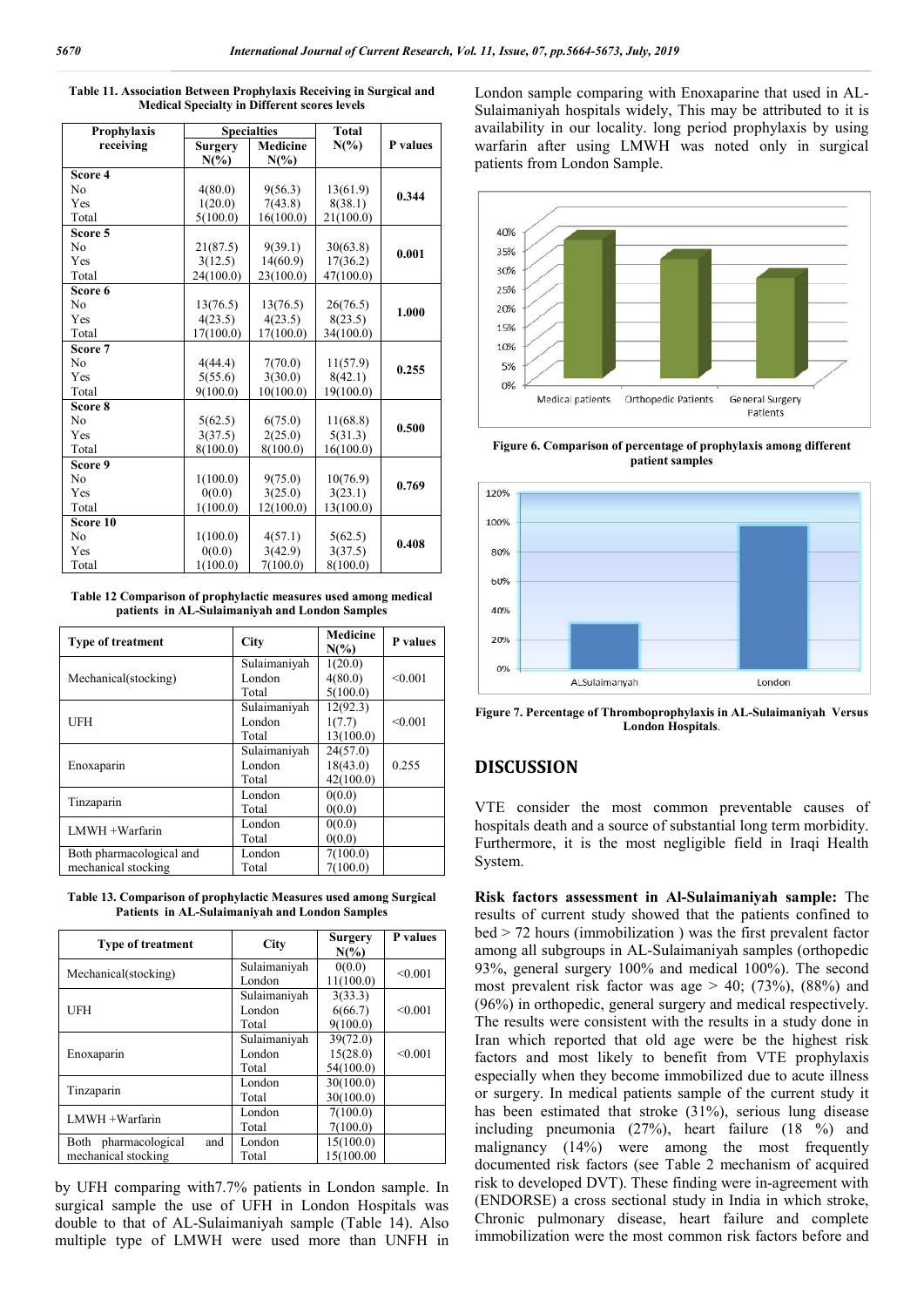during hospitalization. Most of the studied patients were at highest risk score (5 points & more) in both medical and surgical specialty with two or more risk factors with no statistically significant difference between medical and surgical in all caprini risk scores except in score 5 where the different was significant (P value 0.001) This results was consistent with the study in united states which is a Crosssectional study of adherence to VTE in which the majority of patients at the hospitals were in the high and very high risk scores for VTE with no significant difference between medical and surgical department. And this result was also consistent with study done in Chicago USA (Dorfman and Chan, 2006) which found that most of studied patients had two or more risk factors with highest risk group.

**Assessment of thromboprophylaxis:** The study found that only a minor fraction, 31% of all 250 patients, received prophylaxis in Al-Sulaimaniyah Sample (36% in medical, 31% in surgical and 26% in orthopedic department). comparing with 98% of patients in London Hospitals who were on prophylaxis. In study done in Iran (Khalili *et al.,* 2010) 88.4% of patients received appropriate anticoagulant and in the study done in South Africa (Wessels and Riback, 2012) Adequate prophylaxis was given to 70.9% of all patients. Other study done in Chicago USA (Dorfman and Chan, 2006) showed that 88.5% of patients received adequate VTE prophylaxis. In other studies as in (Agnihotri *et al.,* 2012) study done in India the finding were 16.3% in surgical and 19.1% among medical patients received anticoagulants. In spite of similar finding between current study and India study in that there is underutilization of thromboprophylaxis, and this necessitate to increase the rate of prophylaxis to reach the international base line. The cause behind this finding could be decrease in a awareness of this medical problem or fearing of bleeding side effect of anticoagulant or may be cost effective.

**Comparison of prophylaxis measures used in AL-Sulaimaniyah Hospitals versus London Hospitals:** The most challenge that face the physicians in deciding use of anticoagulant drugs is the side effect of bleeding especially in surgical patients, but the result of the study shows that the decrease of adherence to the importance of DVT risk factor assessment play a major role in our situation because only 1 patient (0.4%) was received mechanical prophylaxis (stocking) which is consider effective and safe prophylaxis methods especially with risk of bleeding, (Table 14) in contrast 40 % of patients from London hospitals sample received it either alone or in combination with other pharmacological prophylaxis. This result was inconsistent with Review study included united kingdom and United State and other European countries identifying Eleven studies, six of them randomized controlled trials, The trials compared the use of compression stocking alone with the use of combined methods (stocking and anticoagulants) which reduced significantly the incidence of both symptomatic PE from about 3% to 1% and DVT from about 4%to 1% while Compared with pharmacological prophylaxis alone, the use of combined methods significantly reduced the incidence of DVT from 4.21% to 0.65%. The differences between most types of prophylactic measures used in AL-Sulaimaniyah and London Hospitals in both specialty (medical and surgical) were statically highly significant (P value <0.001) Table (13, 14). Patient sample analysis from London hospitals revealed that 98% of patients were received VTE prophylaxis in form of anticoagulant medications or mechanical prophylaxis or both, The VTE medical and

surgical risk factors assessment and bleeding risk assessment lists are present in each patients file and should be completed on admission and review during hospitalization and the types of anticoagulant measures (pharmacological or mechanical prophylaxis or both), route of administration, dose, frequency, starting day and suspected stopping day are ordered on DVT/PE prophylaxis prescribing section in patients files by the doctor depending on the patients conditions and hospital guideline which facilitate choosing the appropriate type of anticoagulant ,while those patients in our hospitals sample who received prophylaxis they didn't receive it at the date of admission like patients in London and some of them received anticoagulant drugs after developing signs of DVT or PE. The dose of Enoxaparine which is the most anticoagulant drug used for patients in our hospitals was ranged from 2000 to 8000 I.U with variable duration of treatment and without presence of uniform clear strategy to be adapted by doctors and pharmacist to provide best patients care and simplifies the prescription of thromboprophylaxis. Long term prophylaxis by using warfarin was not found in Al-Sulaimaniyah Hospitals sample comparing with 7% among surgical patients in London Hospitals. This finding was not compatible with the recent study <sup>23</sup> demonstrated that 40 % of DVT and PE occurred more than 21 days after surgery.

#### **The major limitations of this study were the:**

- 1. Small samples size
- 2. Short period of study
- 3. The patients files were not organized
- 4. There is no epidemiological study for assessment the real incidence of VTE in our locality.

#### **Conclusion**

- 1. The current study highlights that a significant proportion of patients have increased risks for DVT during their acute illness, which, if overlooked, could be responsible for lifethreatening complications at the later stages.
- 2. Most of the studied patients were at highest risk score (5 points &more) in both medical and surgical specialties with no statistically significant difference between them.
- 3. The most common reported prevalent risk factors in AL-Sulaimaniyah sample were:
	- a. Immobilization and age group > 40 years old in all subgroups.
	- b. Major surgery, lower extremity fractures and multiple trauma in surgical sample.
	- c. Stroke, serious lung disease including pneumonia, heart failure and malignancy among medical patients.
	- 4. The study found that only a minor fraction in AL-Sulaimaniyah sample, 31% received thromboprophylaxis.
	- 5. The study found a lack of implementation of DVT prophylaxis strategy among acutely ill patients in our hospitals.
	- 6. Patient sample analysis from London hospitals showed that:
		- a) About 98% of patients were received VTE prophylaxis.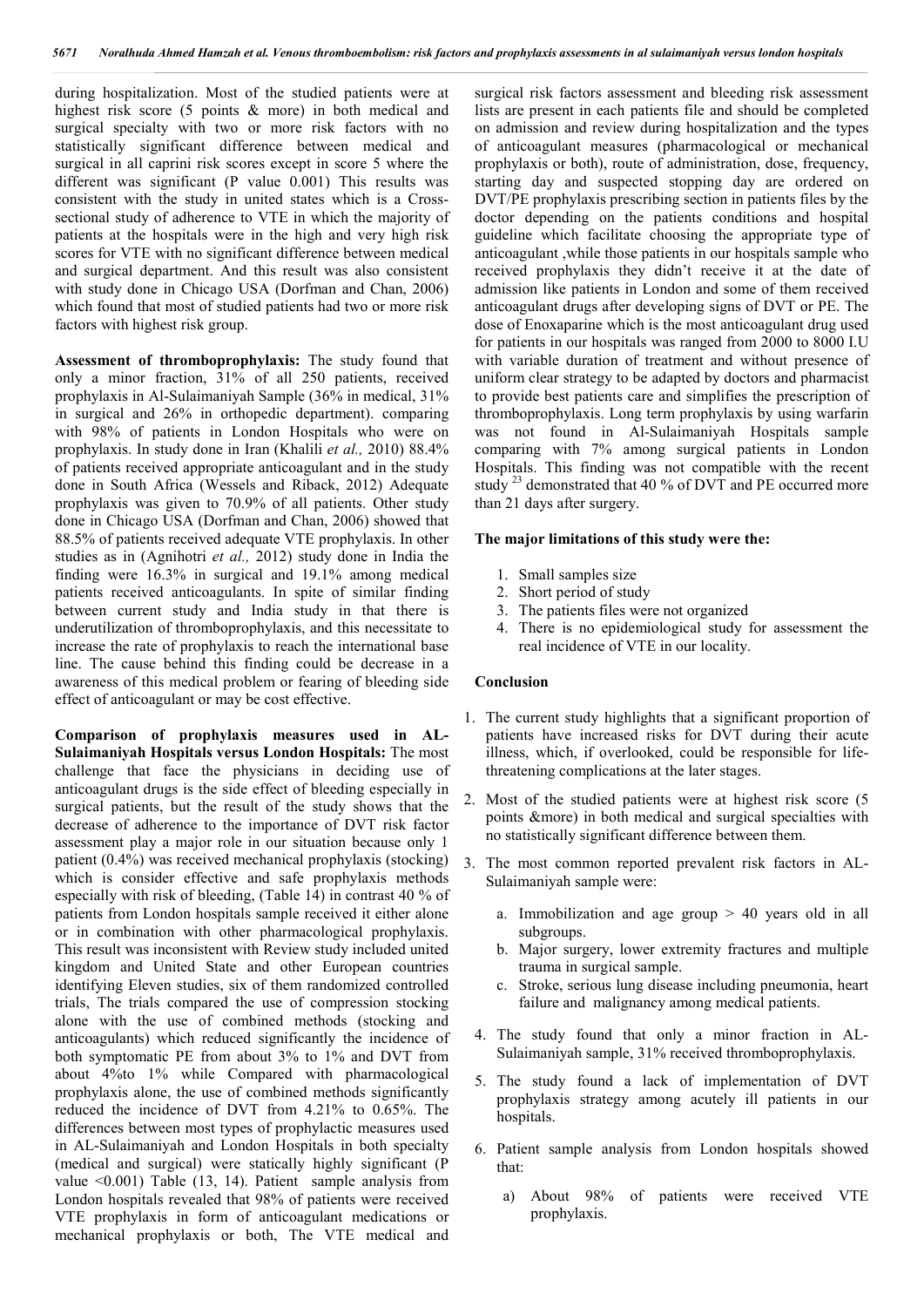- b) All patient were assessed for total risk score and giving appropriate prophylaxis at date of admission.
- c) c)The differences between most types of prophylactic measures used in AL-Sulaimaniyah versus London Hospitals in both specialties (medical and surgical) were statically highly significant (P value <0.001).

#### **Recommendations**

- 1. We recommend the greater significance of implementing locally adapted clinical guideline in initial management of patients to be started in Kurdistan region and hoping to be extended all over Iraqi regions.
- 2. We suggest to employ entry system for screen VTE at the time of patients admission which can raise physicians, awareness of the need for the use of prophylaxis and it can detect the majority of asymptomatic VTE event in medical and postsurgical hospitalized patients.
- 3. 3-We recommend a further studies to determine the true incidence of DVT&PE and most common risk factors in our country, this can be done by performing a large multicenter study (ENDORSE) study during a short period of time or by using a restricted number of study center and expand the observation period.

#### **List of abbreviations**

| <b>ACCP</b>    | American College of Chest Physician                                                                                                        |  |
|----------------|--------------------------------------------------------------------------------------------------------------------------------------------|--|
| <b>CT</b>      | Computed Tomography                                                                                                                        |  |
| <b>DVT</b>     | Deep Venous Thrombosis                                                                                                                     |  |
| <b>EPC</b>     | External pneumatic compressions                                                                                                            |  |
| <b>EPR</b>     | Electronic patients records                                                                                                                |  |
| <b>ENDORSE</b> | Epidemiologic International Day for the Evaluation<br>of Patients at Risk for Venous Thromboembolism in<br>the Acute Hospital Care setting |  |
| GCS            | Graduated compression stocking                                                                                                             |  |
| <b>IPC</b>     | Intermittent pneumatic compression                                                                                                         |  |
| <b>LDUH</b>    | Low dose unfractionated heparin                                                                                                            |  |
| <b>LMWH</b>    | Low molecular weight heparin                                                                                                               |  |
| <b>MRI</b>     | Magnetic Resonance Imaging                                                                                                                 |  |
| <b>PCD</b>     | Pneumatic compression device                                                                                                               |  |
| PE             | Pulmonary Embolism                                                                                                                         |  |
| <b>SCD</b>     | Sequential compression device                                                                                                              |  |
| <b>THR</b>     | Total hip replacement                                                                                                                      |  |
| <b>TNR</b>     | Total knee replacement                                                                                                                     |  |
| <b>UFH</b>     | Unfractionated Heparin                                                                                                                     |  |
| <b>VTE</b>     | Venous thromboembolism                                                                                                                     |  |

### **REFERENCES**

- Bottaro1 FJ, Emery 1J: Cross Sectional Study of adherance to venous thromboembolism prophelaxes.Thrombosis Journal  $2012:10.7$
- Dorfman M,Chan SB:Hospital acquired venous thromboempolism and prophylaxis in an integrated hospitals delivary system. Clinical pharmacy and theraputic 2006; 31: 455-459.
- Shapiro SS. :Treating thrombosis in the 21st century. N Engl J Med. 2003Oct 30;349(18):1762-4.
- Büller HR, Hoes AW, Joore MA, Moons K et al: Safely Ruling Out Deep Venous Thrombosis in Primary Care. An Intern Med 2009, 150: 229
- Agnihotri V, Balraj A, Chakraborty A et at: Venous thromboembolism risk and prophylaxis in the acute hospital care setting (ENDORSE), a multinational crosssectional study: Results from the Indian subset data. Indian J Med Res July 2012; 136: 60-67.
- Wessels P F, Riback W J: DVT prophylaxis in relation to patient risk profiling the TUNE-IN study. Med J 2012;102: 85-89.
- Autar R.Nursing assessment of clients at risk of deep vein thrombosis (DVT): the Autar DVT scale. Journal of Advanced Nursing1996; 23: 763–770.
- Tick LW,Kramer MH, Rosendaal FR, FaberWR:Risk factor for post thrombotic syndrom in patients with afirst pulmonary embolism. JThromb Haemost 2008;6:2075- 2081.
- Pengo V, Lensing AW, Prins MH et al:Incidence of chronic thromboembolic pulmonary hypertention after pulmonary embolism. N Engl J Med 2004;350:2257-2264.
- Anderson FA,. A, Jr., Wheeler HB, Goldberg RJ et al:A population based perspective of the hospital incidence and case fatality rates of deep vein thrombosis and pulmonary empolism. The Worcester DVT study.Arch Intern Med 1991;151:933-938.
- Tapson VF, Hyers TM, Waldo AL, et al:Antithrombotic therapy practices in US hospitals in an era of practice guidelines. Arch Intern Med 2005, 165:1458-1464 1.
- Geerts WH, Bergqvist D, Pineo GF, et al:Prevention of venous thromboembolism: American College of Chest Physicians Evidence-Based Clinical Practice Guidelines (8th Edition).Chest 2008, 133(Suppl):381S-453S.
- Anands S, W.P., Hunt D, et al:Does the patient have deep vein thrombosis?. Journal of the American Medical Associatio 1998, 279(14): 1094–1099.
- Johan Elf M.: Clinical probability assessment and biochemical markers in the diagnosis of deep vein thrombosis. Doctoral thesis, Lund University

2010:19;1652-8220.

- Bridges ND, Hellenbrand W, Latson L, et al:Transcatheter closure of patent foramen ovale after presumed paradoxical embolism. Circulation 1992;86(6):1902-8.
- Messe SR, S.I., Kizar JR, et al:Practice parameter: Recurrent stroke with patent foramen ovale and atrial septal aneurysm; Report of the Quality Standards Subcommittee of the American Academy of Neurology. Neurology 2004, ;62(7): 1042-1050.
- Kouka N, Nass L, Feist W:Pharmacological and Non-Pharmacological Management Methods of DVT and Pulmonary Embolism; retract at 2013, www.ctcdvt.com/DVT-Articales/DVT-27.pdf.
- Deep vein thrombosis From Wikipedia, the free encyclopedia http://en.wikipedia.org/wiki/Deep venous thrombosis.
- Khorana A:Cancer and thrombosis: Implications of published guidelines for clinical practice, Annals of Oncology 2009; vol. 20, no. 10: 1619–1630
- Kleber FX, W.C., Vogel G et al: Randomized comparison of enoxaparin with un fractunated heparin for the prevention of veinous thromboembolism in medical patients with H.F, American heart journal, 2003, 145, pp. 614-621.
- Geerts WH, P.G., Heit JA, et al:Prevention of venous thromboembolism: the Seventh ACCP Conference on Antithrombotic and Thrombolytic Therapy, Chest 2004;126(suppl 3): 338S-400S.
- Joseph A. Caprini: Thrombosis Risk Assessment as a Guide to Quality Patient Care 2005, Dis Mon ,51: 70-78.